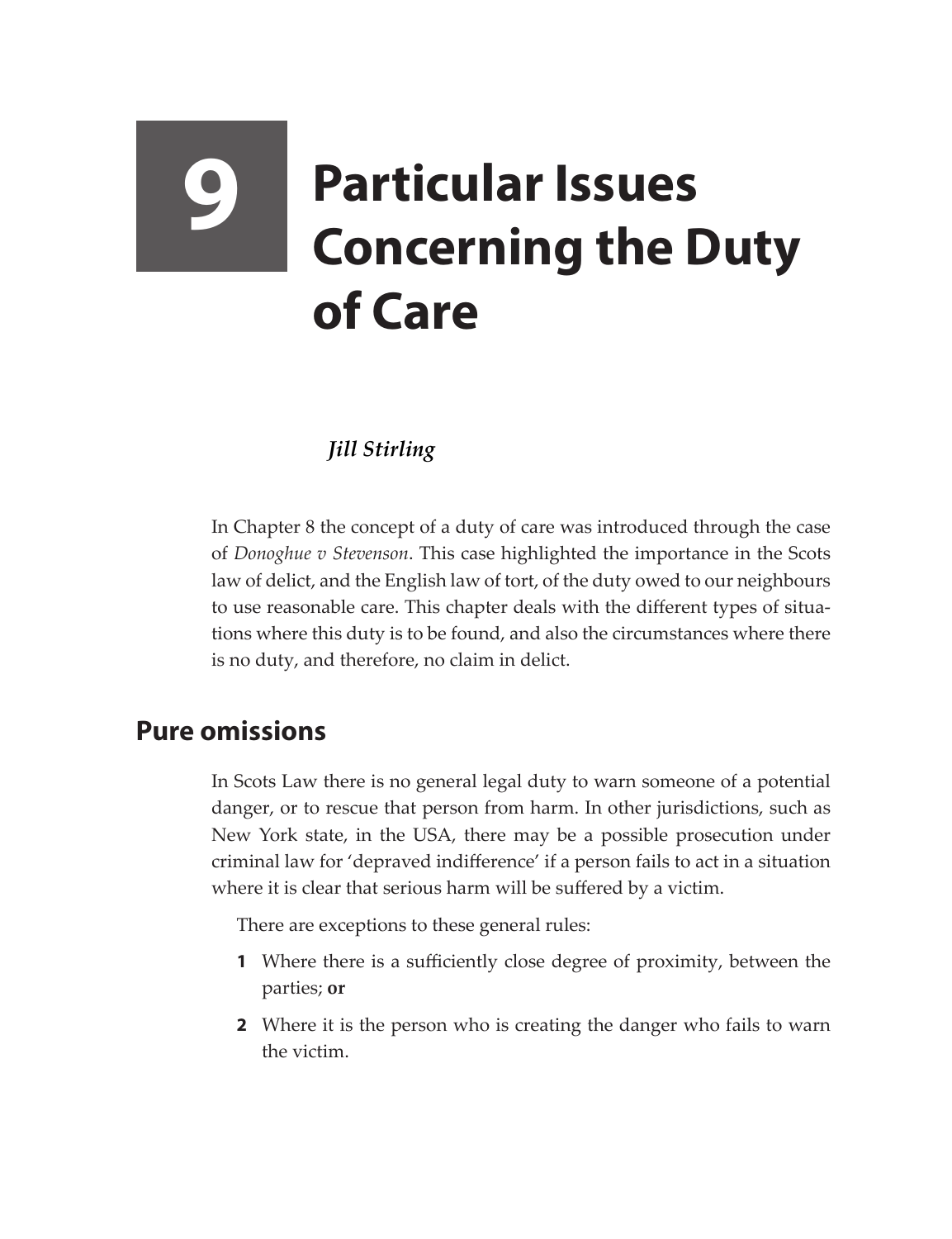### **Nervous shock**

The duty to cause no harm through negligence is not limited to physical harm, but also covers situations where the pursuer is suffering from mental health problems as a result of the delictual event. However, the courts have put strict limits on the situations where a duty of care can be said to exist to prevent nervous shock, despite the advances in the medical recognition of the effects of Post-Traumatic Stress over the past one hundred years.

If the pursuer who is suffering from nervous shock was also at risk of physical harm as a result of the defender's carelessness, the claim may succeed.

If the pursuer in this situation was not at risk of physical harm in circumstances where someone else was injured due to the defender's negligence the claim will only succeed, if the following three tests can be satisfied:

- **1** There were 'close ties of affection' between the pursuer and the actual victim; **and**
- **2** The pursuer witnessed the incident or its immediate aftermath; **and**
- **3** The pursuer saw or heard the effects of the incident on the victim.

The three leading cases on nervous shock all arose from disasters which would, in all likelihood, have resulted in ongoing mental health issues for the pursuers/claimants, yet none of them succeeded in satisfying the three tests. They are:

#### *Alcock and Others v Chief Constable of South Yorkshire* [1991] 4 All E.R. 907 (H.L.)

This case arose out of the tragedy at the Sheffield Wednesday football ground in April 1989, when the police allowed late arrivals to enter a part of the stadium that was already full, with the result that 96 Liverpool fans at the front were pushed into the security fencing and crushed to death. The match was being televised live and many of the claimants who sought damages had seen the event on TV. Because they had not been present at the event, their claims failed.

#### *Robertson v Forth Road Bridge Joint Board* 1994 S.L.T. 56

This claim failed the close ties of affection test. *Alcock* had decided that those who qualified for this test should not be limited to parents and children and husbands and wives, but could include fiancees. The court did